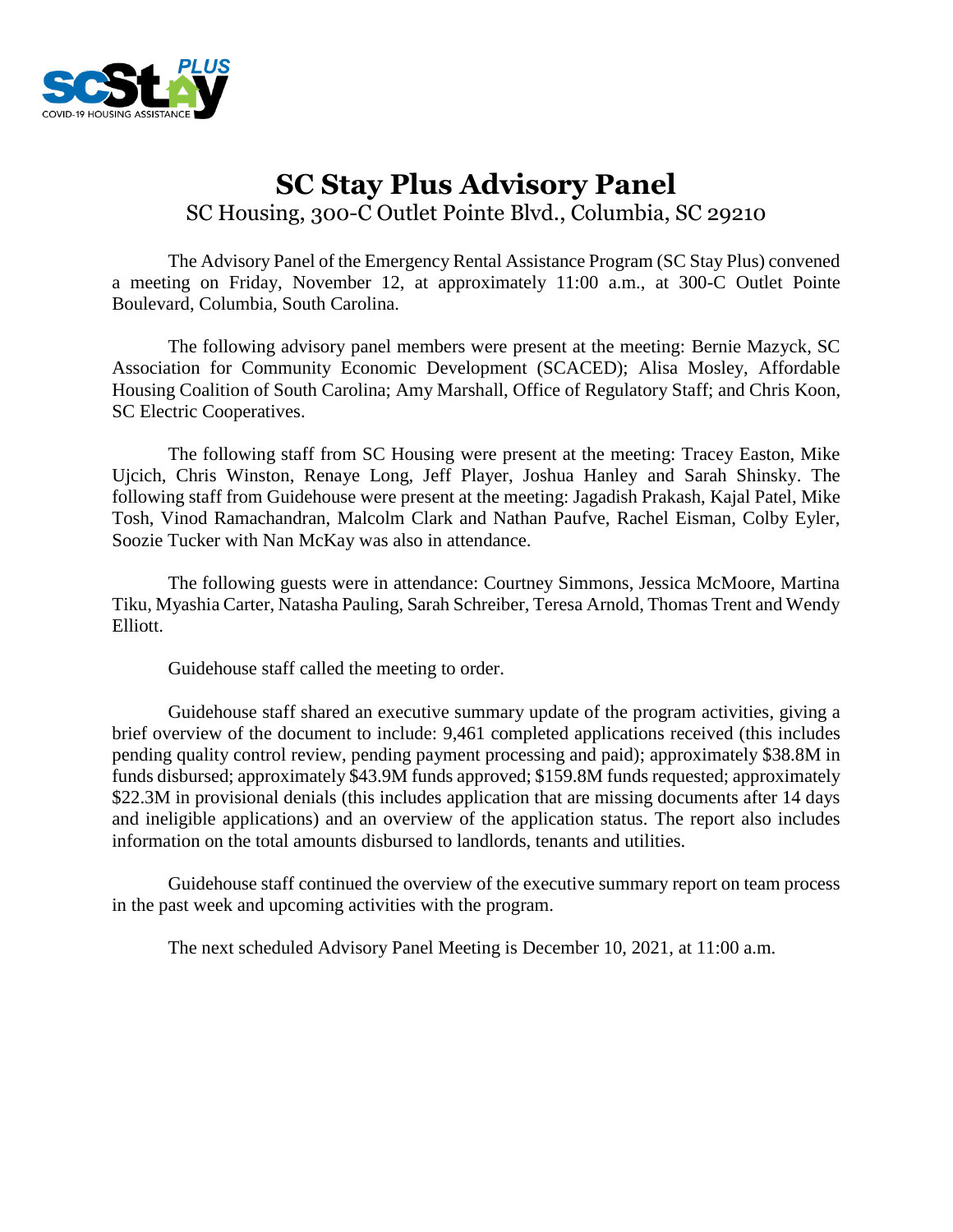



### **Monthly Advisory Panel Report**

**Friday, 11/12/2021**

### **Executive Summary**

As of November 12<sup>th</sup> at 8 am ET



**Priority Review – Applications are determined Priority Review and fast-tracked through the application process if the** applicant is very low income (<50% AMI), has been on unemployment for longer than 90 days, or has attached a Writ of Ejectment from a Magistrate Court

- Reviewed/Awaiting Documentation Applications that have completed the review process but have been missing applicant documentation <14 days
- Only Missing Owner Clearance Applications that have completed the review process and have all necessary applicant documentation, but are missing landlord/owner documentation
- **Pending Quality Control Review Applications that have all documentation and are awaiting a final round of Quality** Control review
- Approved by SC Housing, Pending Payment Applications that have been approved and are ready to be paid
- $\blacksquare$  Paid Applications that have been paid
- **Provisional Denial Applications that have been missing documentation for over 14 days; applicants have an additional** 30 days to provide documentation before denial is completed
- Denied Applications that are over-income, homeowners, have not submitted applications in over 44 days, or were otherwise determined ineligible

 • Not presented here: 7,576 applications from excluded counties or duplicates

<sup>• 45,973</sup> total applications received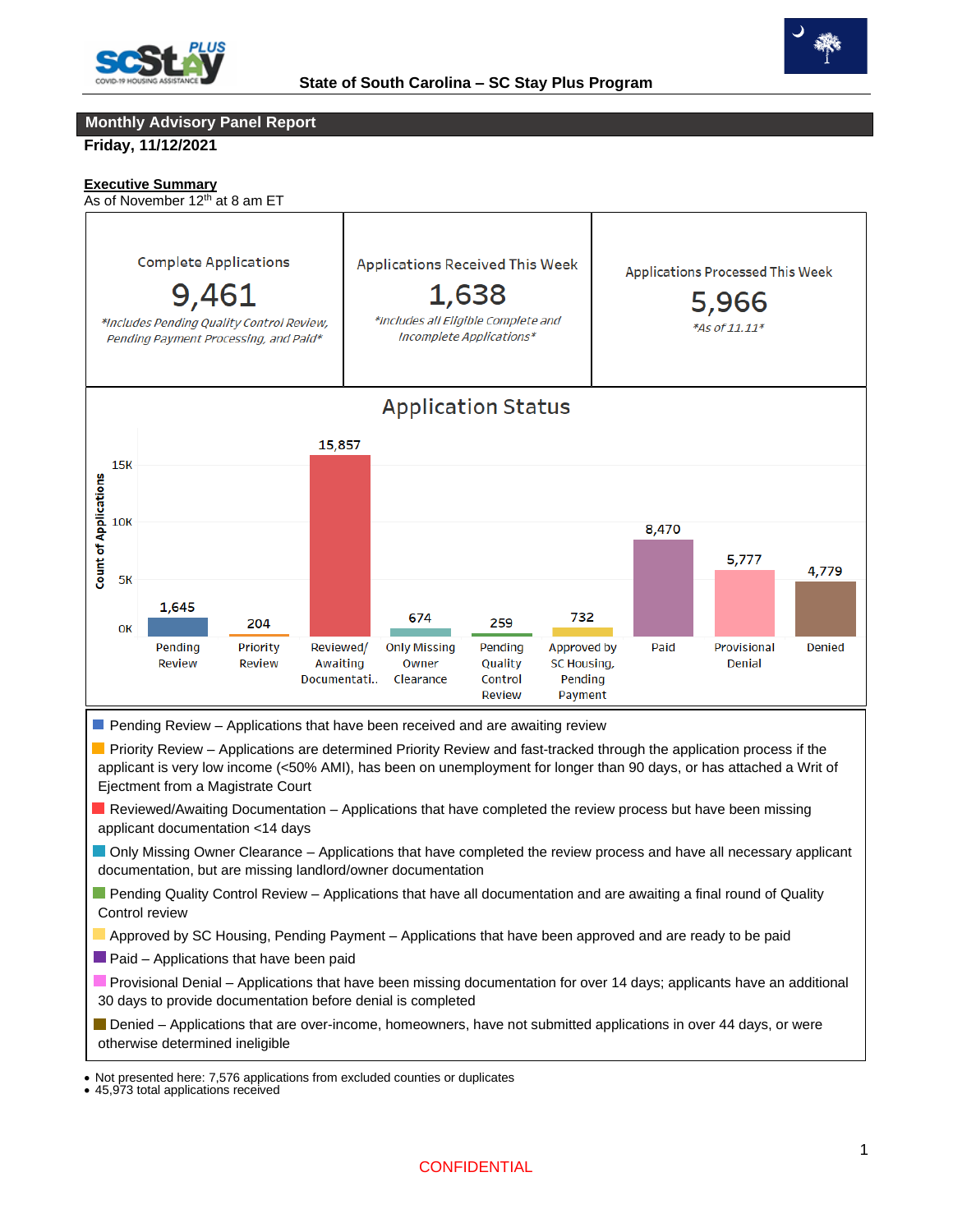



| <b>Funds Requested</b><br>\$159,844,413.33 |                                                                                                              | <b>Funds Approved</b><br>\$43,894,449.24                                                                                   |
|--------------------------------------------|--------------------------------------------------------------------------------------------------------------|----------------------------------------------------------------------------------------------------------------------------|
| \$11,594,765.71                            |                                                                                                              | Rental: \$38,026,649.45<br>Utilities: \$3,641,710.93                                                                       |
| \$43,894,449.24                            |                                                                                                              | Other: \$2,226,088.86                                                                                                      |
|                                            |                                                                                                              |                                                                                                                            |
| \$57,995,168.18                            | $\square$ Pending<br>□Approved<br>Reviewed/Awaiting Documentation<br><b>□</b> Denied<br>□ Provisional Denial | <b>Funds Disbursed</b><br>\$38,774,192.58<br>Rental: \$33,933,305.10<br>Utilities: \$2,976,988.99<br>Other: \$1,863,989.49 |
|                                            |                                                                                                              |                                                                                                                            |
| \$24,009,506.87                            |                                                                                                              | <b>Approved Bulk Utility Payments</b>                                                                                      |
| \$22,350,523.33                            |                                                                                                              | \$61,707,474<br>Duke: \$26,297,561<br>Dominion: \$23,698,374                                                               |
|                                            |                                                                                                              | Electric Coops: \$11,711,539                                                                                               |

# **Funds Disbursed by Recipient**

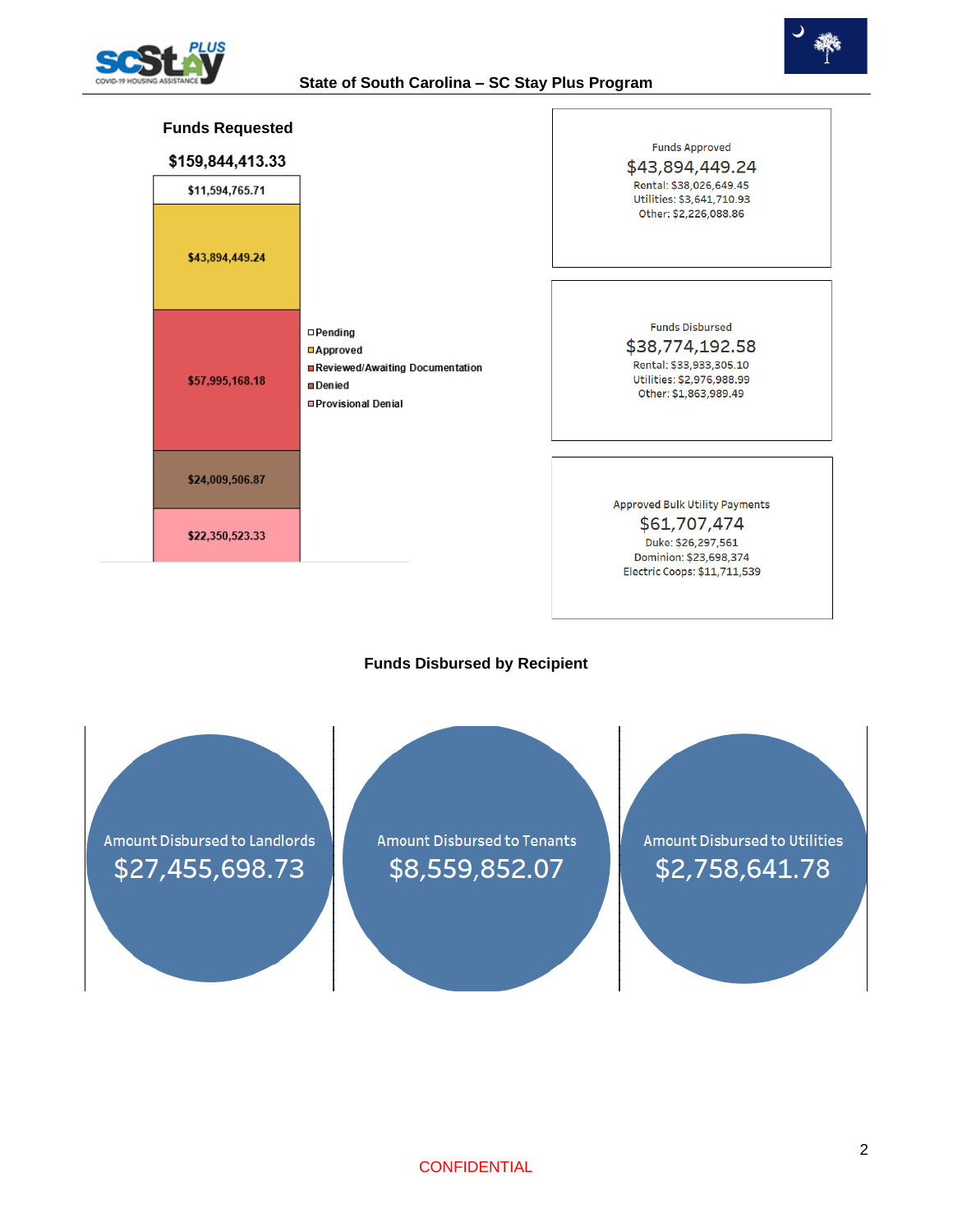



#### **Cherokee** York Spartanburg 976 3.448 Pickens Greenville 198 927 243 Oconee ancaste 614 Union Chester  $1,639$   $7$ ★ 57 316 600 Chesterfield  $\star$ Marlboro Λ ★ Anderson 668 Laurens 645 155 Dillon 938 Fairfield 1,150 Kershaw Newberry 312 Darlington 699 Abbeville 1,500 445 170 ireenwood Lee 1,039 378 Florence Richland Saluda Marion  $7, 6, 851$  $1,081$ Horry 187 Lexington Sumter 720 152 4.187 Mccormick  $2,509$ Edgefield Clarendon 224 Camoun 582 Williamsburg 170 illiamst<br> $\star$ <sup>643</sup>  $\frac{4}{2}$  Aiken Georgetown Orangeburg 843 2,289 Barnwell **Bamberg** 551 **Berkeley** 411 202 **Dorchest**  $3 + 2$ Allendale Ŵ  $+78$ Hampton Colleton Charleston 1,395  $371$ 488 Beaufo 1.747 Jasper 372 gia ★ Libraries and Community Resource Centers ★ Community Action Agencies ★ Pop-up Clinics

**Applications Received by County**

\*\*Please note many of the pop-up clinics serve counties surrounding the counties in which they are located\*\*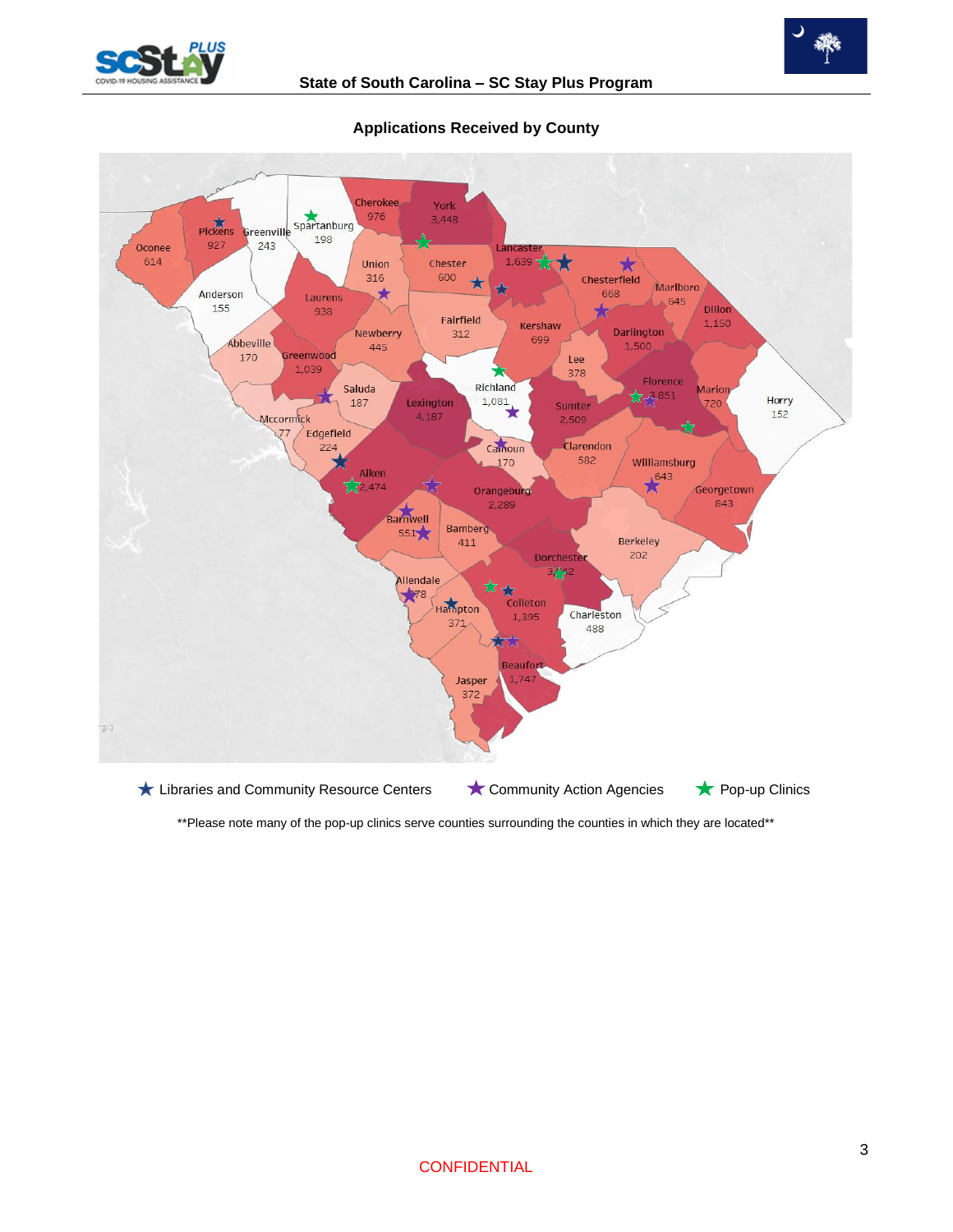



# **Team Progress (since 11/4)**

- Obligations Update
	- $\circ$  Incorporated feedback to submit required Treasury forms (Program Improvement Plan, Quarterly Report, and certification forms)
	- $\circ$  Made progress through bulk payments and application reviews to meet the 30% expenditure ratio by November 15<sup>th</sup>
- Program Design
	- o Finalized estimated amount of program-eligible renter utility arrears and prospective utility costs to bulk pay (for Duke Energy, Dominion, and electric cooperatives) by November 15<sup>th</sup>
	- $\circ$  Signed Data Share Agreements and finalized Funds Transfer agreements with major utility providers
- Application Review and Determination
	- $\circ$  Reduced the number of applications in the Pending Review queue by nearly 8,000 since 10/22. This was performed through the addition of new staff and re-assigning teams to process the respective queues.
	- $\circ$  All applicants in the Pending Review queue have applied within the last 14 days
	- o Reprioritized review team to process applications in the Reviewed/Awaiting Documentation queue
	- o Since we last met, sent payments to 3,070 applicants for a total of \$13.3M
- **Communications** 
	- $\circ$  Targeted communication to applicants in the Reviewed/Awaiting Documentation queue
	- $\circ$  Finalizing an approach to enhance our engagement and outreach with counties with lower than anticipated application rates
		- **EXECT** Leveraged the existing in-person support team and internal communications channels to connect with potential applicants
	- $\circ$  Worked with the in-person support team to provide application support while also conducting sustained grassroots outreach to other CBOs, businesses, and community leaders to continue spreading awareness in communities across the state
- Monitoring and Compliance
	- o Periodic updates of review checklist to align with program design updates
	- $\circ$  Continued review of payments to verify no duplicate checks are being issued for rental, utilities, and other payments.

# **Upcoming Activities**

- Obligations Update
	- o Through a combination of bulk payments and application reviews, program expects to meet the required expenditure ratio of 30% by November 15<sup>th</sup>
- Program Design
	- o Submission of required Treasury forms (Program Improvement Plan, Quarterly Report, and certification forms)
	- $\circ$  Program updates underway to receive recertification applications (towards ERA 2)
- Application Review and Determination
	- $\circ$  Emphasize processing the applications in the Reviewed/Awaiting Documentation queue
		- Re-assigned teams this week. This will not only reduce the backlog of applications but also increase the number of applications we can process to Pending Payment Processing daily.
	- $\circ$  Following up on bulk payments with utilities, receive detailed list of customers in arrears to determine eligibility, actual payments, and reconciliation.